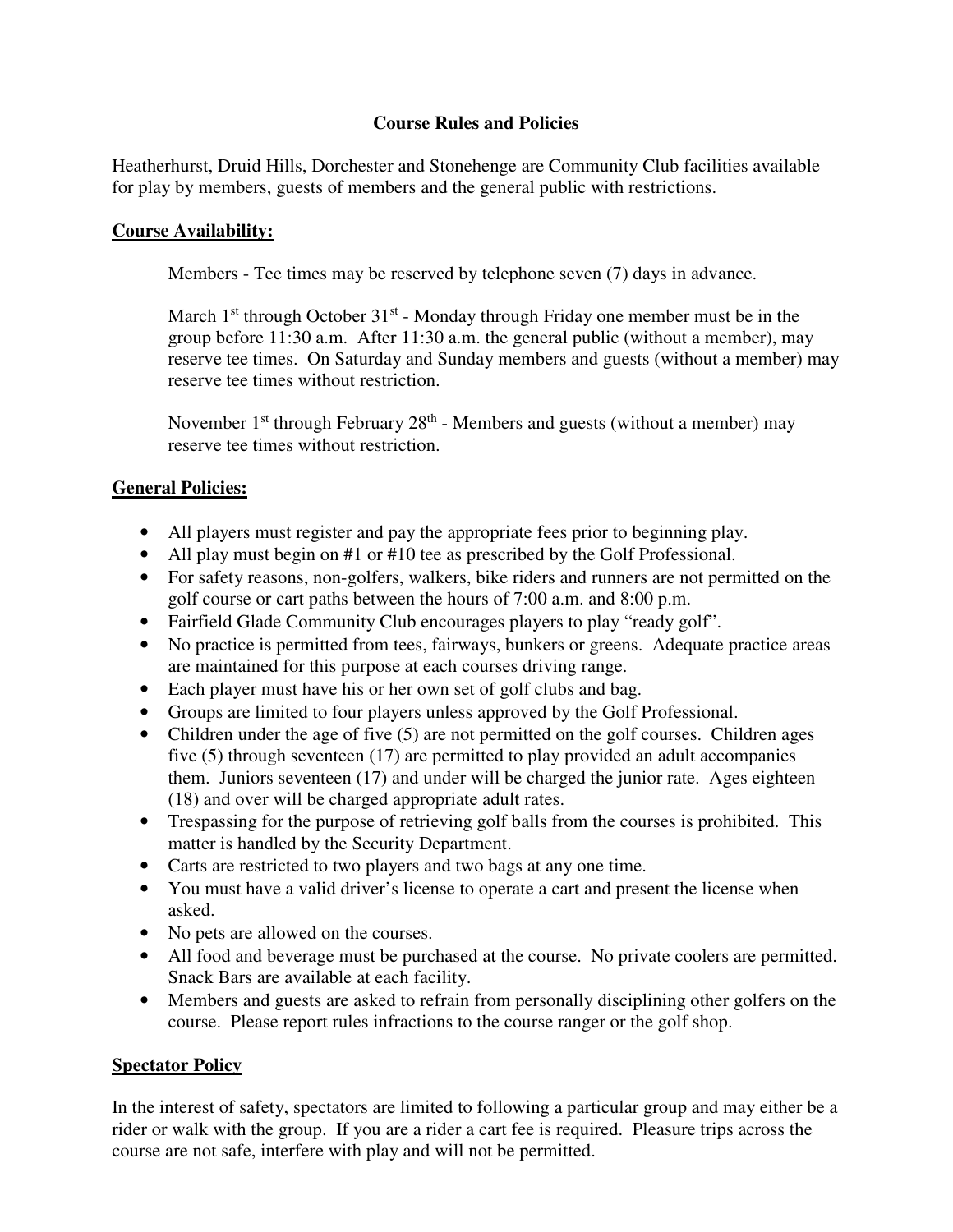## **Rain Check Policy**

- Rain checks are issued depending on the number of holes played.
- If you have completed Hole #5, you will not be given a rain check if you have signed up for 9 holes.
- If you have completed Hole #5, you will be given a 9 hole rain check if you have signed up for 18 holes.
- If you have completed Hole #14, you will not be given a rain check if you have signed up for 18 holes.
- There will be no cash refunds.
- Rain checks are only redeemable for greens fees and hold no cash value.
- Rain checks may be added together. Example; two 9-hole rain checks to make up an 18 hole round.

# **Dress Code:**

The Professional staff as well as the Starters and Rangers have the primary responsibility to enforce dress codes and general golf etiquette. As a member and guest of Fairfield Glade it is your responsibility to follow the dress code and the rules in general. The dress code for juniors must conform to the dress codes listed below.

## **Dress Code for Men:**

- Shirts must be worn at all times on the course, driving range, practice green and in the clubhouse and collars are recommended.
- Shirts must have sleeves, be long enough to fully cover below the beltline and may not be of mesh material. T-shirts are permissible provided they don't have offensive or inappropriate language, logos or artwork. Examples of appropriate T-shirts would be shirts sold in the golf shops and mock necks worn by PGA Tour players. Examples of inappropriate t-shirts would be a shirt advertising alcoholic beverages, tank tops, athletic tops, etc.
- Shorts of the Bermuda and tennis type are permitted. No cut-off jeans, swimsuits or gym shorts are permitted.
- Golf shoes or tennis shoes must be worn at all times, spiked or spike less.

## **Dress Code for Women:**

- Shirts must cover midriff.
- No halter tops or tops with spaghetti straps are permitted.
- Shorts of the Bermuda and tennis type are permitted. No cut-off jeans, swimsuits or gym shorts are permitted.
- Golf shoes or tennis shoes must be worn at all times, spiked or spike less.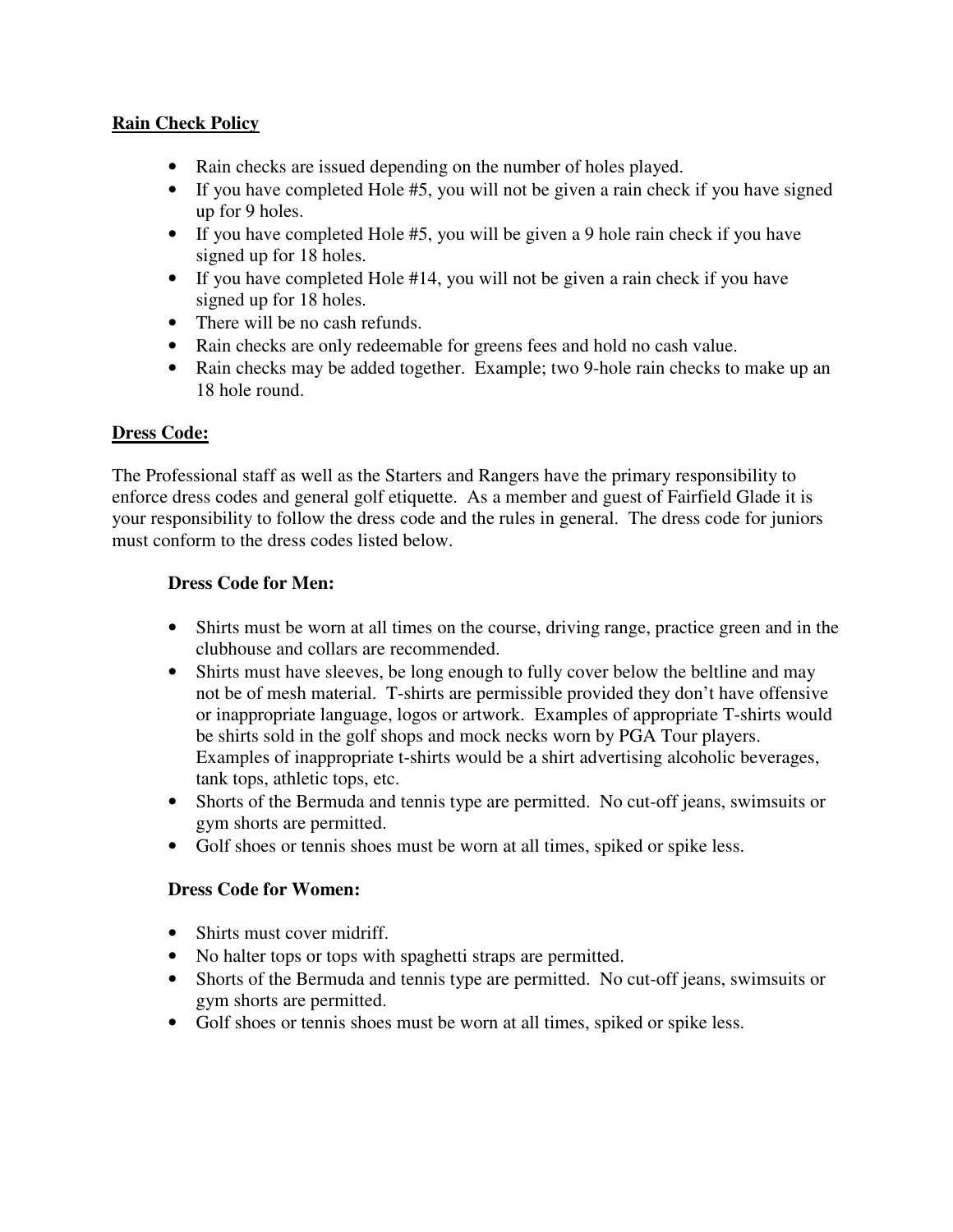### **Reservations:**

Tee times may be reserved seven (7) days in advance.

- Twosomes, Threesomes or Foursomes may reserve a time.
- Singles will be paired with groups of less than four players.
- Players making tee times of less than four players should plan on being paired with available players. If you have less than 4 players and would like to remain this way, you may be required to pay for the unfilled space. This will be billed at the guest rate.

All advance tee times for playing golf at Fairfield Glade are secured through the Central Tee Times Office. Times are reserved by either calling or written request.

| <b>Phone</b> | <b>Address</b>   |                                  |
|--------------|------------------|----------------------------------|
| Local        | $(931)$ 484-3729 | <b>Central Tee Times</b>         |
|              |                  | <b>P.O. Box 2000</b>             |
| Fax          | $(931)$ 484-3778 | <b>Fairfield Glade, TN 38558</b> |

## **After Hours Cancellation Line (931) 484-3739**

## **Call-Ins:**

Resident members, non-resident members, and Wyndham members in their week, may call up to seven (7) days in advance to make tee time reservations for all Fairfield Glade Community Club courses.

The Central Tee Time Office is open seven days a week 364 days a year. From March through October the hours are from 8:00 a.m. to 4 p.m. November through February the hours are from 8:00 a.m. to 3:00 p.m.

## **Online Request:**

Non-resident members, timeshare and exchange members' in their week, living outside of Cumberland County may submit a request in by visiting the Fairfield Glade web site.

**Cancellation Policy: Cancellations must be made three (3) hours prior to the tee time. Cancellations made within the hour are subject to a \$25.00 charge for each reserved member and guest. Times may be cancelled by calling the After Hours Cancellation Line (931) 484-3739, Central Tee Time office prior to the day of play and the Golf Shop the day of play. A cancellation number will be given at the time you cancel.** 

• **Frost Delay Policy** – Following the delay, times go in the scheduled order of the day. Example 9:00 tee time, frost delay until 9:30, the 9:00 time will be the first time off the tee followed by 9:10 and so on. The golf shops will make every effort to make up lost time, so if you have a later time don't assume that just because the first times where delayed by 30 minutes that your time will be delayed by 30 minutes.